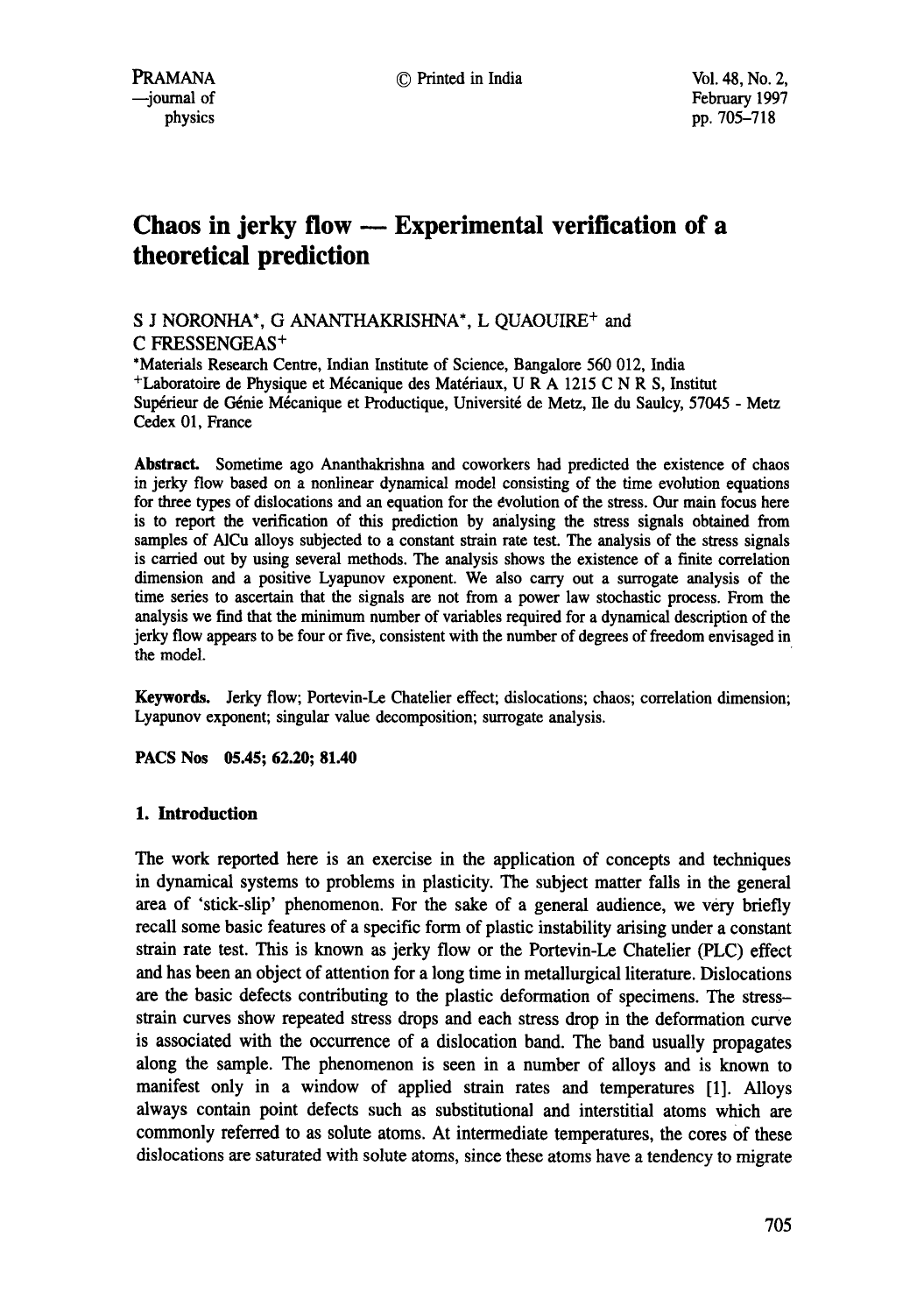to the cores of the dislocations. Consider a constant strain rate experiment and assume that dislocations are initially free from solute atoms. Once the stress developed in the sample is enough to move dislocations, they sweep the sample and in the process gather solute atoms leading to immobilization of dislocations. This happens once the solute concentration at the core of the dislocation exceeds a certain critical value. However, since the sample is subject to a constant strain rate deformation, the stress in the sample increases to such a value that dislocations break away from the clouds of solute atoms. The breakaway of dislocations results in an yield drop. This whole process repeats thereby multiple yield drops are seen. It is clear that this repetitive nature of the process arises due to a competition of two time scales, namely, the time scale associated with the velocity of dislocations and the diffusion time scale of the solute atoms. This phenomenon is known as dynamic strain ageing (DSA) and was first envisaged by Cottrell [2]. In spite of the enormous attention the subject has received, several aspects of the phenomenon were not well understood until recently. There has been renewed attempts [3-9] to understand this phenomenon by introducing concepts borrowed from the theory of dynamical systems. This has helped to gain new insights hitherto not possible. In most of the models, the negative strain rate sensitivity (SRS) is an input into diffusion like equations [8,9]. Some of these models have been quite successful in explaining a number of features of the PLC effect including the band velocity. Even the existence of chaotic solutions remains a possibility [9]. The first truly dynamical model was attempted by Ananthakrishna and coworkers [3-5] several years ago, wherein the spatial aspect were ignored. This method starts from the time evolution equations for the densities of three types of dislocations. These equations are then coupled to the equation for the stress developed in the sample. The negative SRS results as a consequence of a Hopf bifurcation from a time homogeneous steady state to the time oscillatory state [3-5,12]. The theory has been improved to include the spatial dependence as well [13]. Although, the original theory ignored the spatial aspects, it proved to be surprisingly successful in that it could explain several features of the PLC effect [5,12].

In addition to above results, *one specific prediction of the model is the possibility of chaotic behaviour in a limited range of strain rates* [10, 11]. The first detailed report of the analysis of the experimental stress-strain series which demonstrated the existence of chaos was published recently [14], eventhough, this result was quoted in an earlier paper [13]. Since then there has been a few other investigations which have provided additional support that jerky flow is chaotic [15-17]. *The implication*  is that the dynamical basis of the model with only a few degrees of freedom is *correct* [14].

*The purpose of the paper is to present additional evidence that the dynamics of the underlying phenomenon is indeed chaotic. The* methods include the singular value decomposition, calculation of a finite correlation dimension and a positive Lyapunov exponent. In addition, we carry out surrogate analysis to demonstrate that the time series is not due to a power law stochastic process. The plan of the paper is as follows. In  $\S$ 2, we briefly present the model for the PLC effect which predicts the existence of chaos along with the results related to chaos. In  $\S$ 3, we outline the various methods of analysis used **here.** We then apply them to the experimental time series. Section 4 contains discussion and conclusions.

> *Pramana - J. Phys.,* **Vol. 48, No. 2, February 1997 (Part II) Special issue on "Nonlinearity & Chaos in the Physical Sciences"**

706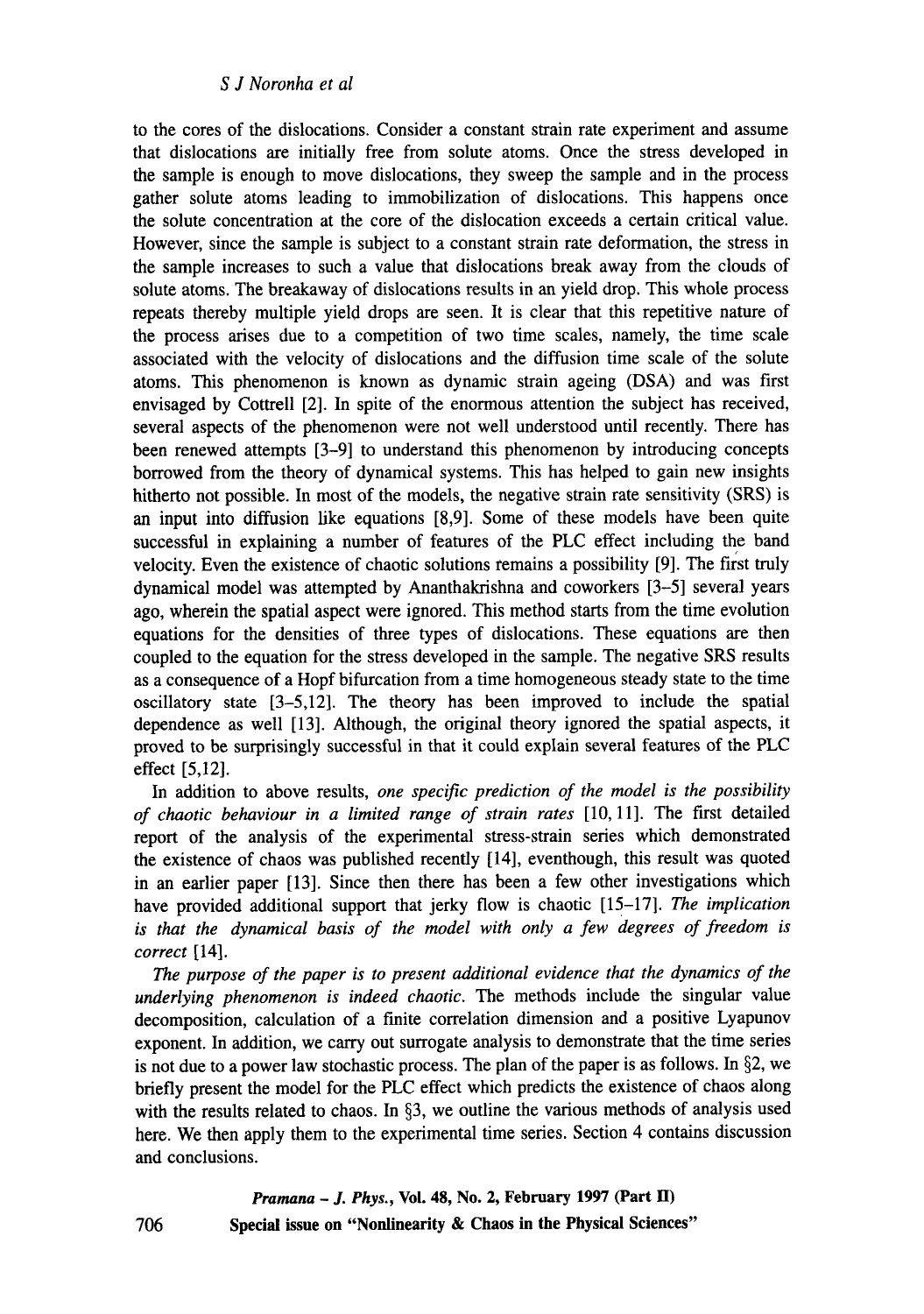### **2. Chaos in a model for the PLC effect**

In the following, we very briefly outline our model for the PLC effect [3-5] in terms of scaled variables. Details of the model can be found in the original papers. It is a dynamical model using three types of dislocation densities, namely the mobile dislocation density denoted by  $x$ , the immobile dislocation density denoted by  $y$ , and another type which may be regarded as dislocations with clouds of solute atoms denoted by  $z$ . The basic mechanisms included in the model are: dislocation multiplication through cross glide, annihilation of dislocations, formation of dislocation locks, gradual immobilization of mobile dislocations by solute atoms, and the re-mobilization of the immobile dislocations by stress or thermal activation. These mechanisms lead to a coupled set of nonlinear differential equations for the rate of change of the densities. These rate equations are coupled to the machine equation. Using a power law dependence for the velocity of the mobile dislocations in terms of scaled stress  $\phi$  given by  $V_m = V_0(\phi)^m$ , we can write the equations for the time evolution of dislocation densities and the scaled stress  $\phi$  as

$$
\dot{x} = \phi^m x - b_0 x^2 - ax + y - xy,\tag{1}
$$

$$
\dot{y} = b_0 [\kappa b_0 x^2 - xy - y + az], \tag{2}
$$

$$
\dot{z} = c[x - z],\tag{3}
$$

$$
\dot{\phi} = d[e - \phi^m x],\tag{4}
$$

where the parameter a refers to the concentration of the solute atoms,  $b_0$  to the strength of reactivation of the immobile dislocations,  $c$  to the time scales over which the slowing down of dislocation occurs,  $d$  to the effective modulus and  $e$  to the applied strain rate. There is a range of values of the parameters  $a, b, c, d, \kappa, e$  and m for which we find oscillatory solutions. The model is known to produce a large number of qualitative features of the PLC effect [3-5]. One specific prediction which is of interest here is that the model exhibits chaos in an intermediate range of applied strain rates [10-12]. The model shows the period doubling route to chaos when the velocity exponent  $m \ge 2$ [11,12]. The value of the Feigenbaum's exponent is the same as that for the quadratic map. For  $m > 2$ , it shows a bubble structure. For m close to unity, the model shows a period adding phenomenon. Other studies carried out on the model include obtaining approximate closed form expressions for the limit cycles [4] and deriving the time dependent Ginzburg-Landau equation for the order parameter for the creep case [18] (described by equations 1-3). The model has since been extended to include spatial coupling [13]. An additional result that emerges is the velocity of the band.

# **3. Detection of chaotic behaviour in experiments**

#### 3.1 *Experimental procedure*

Experiments performed under constant strain rate conditions often exhibit two features that are not desirable from the point of dynamical analysis. First, there is an upward drift of the stress-strain curve. The physical origin of this lies in the fact that more and more

> *Pramana - J. Phys.,* **Vol. 48, No. 2, February 1997 (Part II) Special issue on "Nonlinearity & Chaos in the Physical Sciences" 707**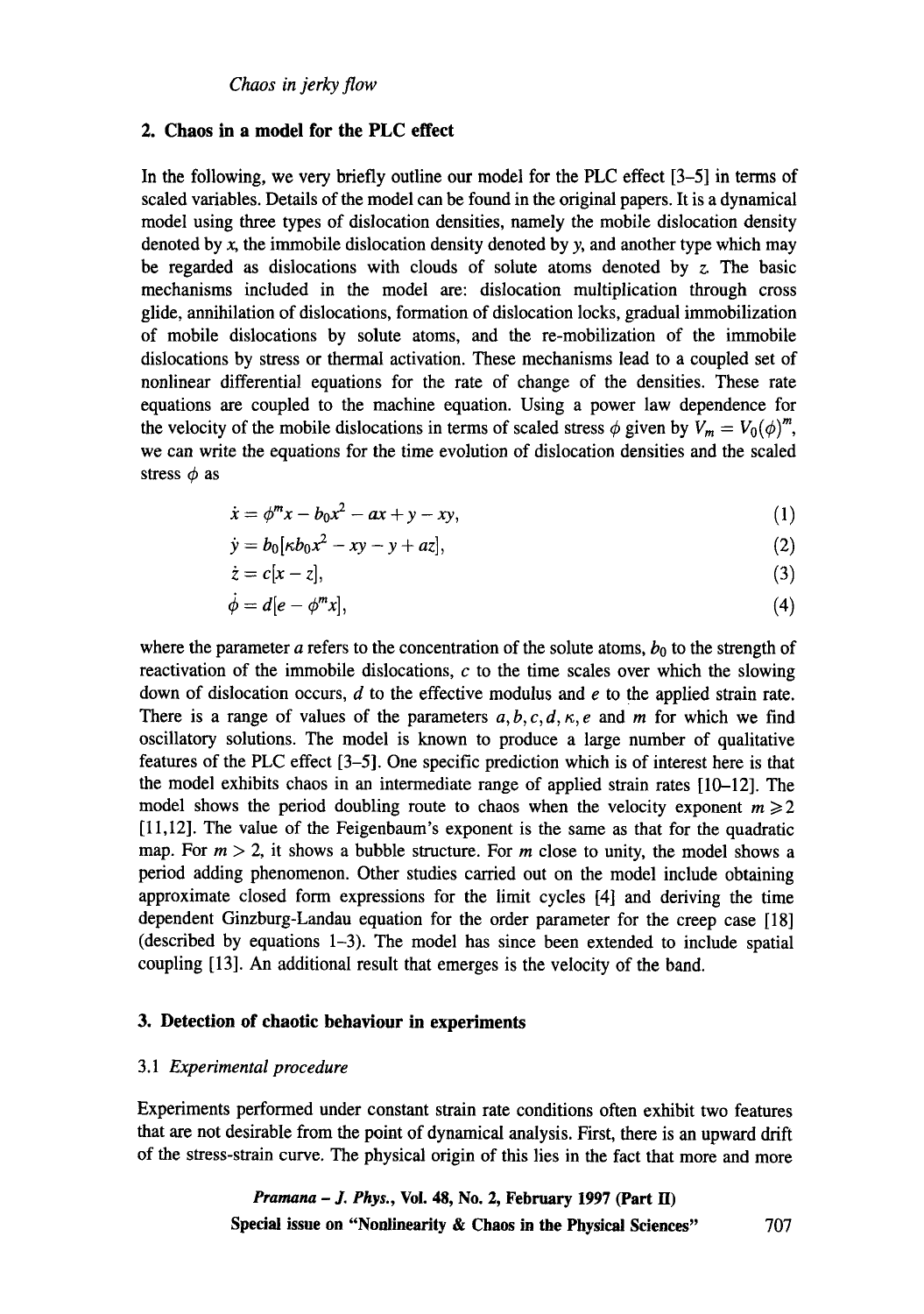## *S J Noronha et al*

dislocations get immobilized and are stored in the sample with a time scale commensurate with the time scale of immobilization. This is called as strain hardening. In addition, there is a gradual increase in the amplitude of the serrations. Clearly both these features are undesirable since they imply nonstationarity of the time series. However, it is often possible to find stress-strain curves which are flat. In the present case, the stress signals are in such a region. The experiments were performed on single crystals of CuAl 14% oriented along  $< 111 >$  at 290 K at Poitiers. The strain rate of deformation was  $3.34 \times 10^{-4}$ s<sup>-1</sup>. The stress signals were recorded in a digitized form from a single deformation curve. Each set contained 4720 points recorded at a rate of 242 points per second. Even though the data sets are short, we have twelve data sets. As an illustrative example, we will present the results on one data set.

#### 3.2 *~me series analysis*

It is known that the stress drops in constant strain rate experiments can appear noisy in a certain regime of the parameter space and devoid of any pattern. Whenever one meets such a noisy sequence, the main objective of any analysis is to determine whether it is of deterministic origin or stochastic origin. In general stochastic noise is always present, for instance, the machine noise or inherent randomness due to other causes.

Our first analysis of the experimental data on Al-Cu alloys [14] has shown that there is a finite correlation dimension. This was obtained using the algorithm due to Grassberger and Procaccia (GP) [19]. However, the existence of a finite correlation dimension cannot always be taken as an indicator of chaotic dynamics. This is because a stochastic process with a power law spectrum can also exhibit a finite correlation dimension [20, 21], and therefore such a process mimics a low dimensional attractor. There are other methods such as singular value decomposition [22] which can be used effectively, particularly when used in conjunction with other methods [23]. Even so, these methods only provide dimensional estimates, and as such cannot always be taken as an evidence of chaotic behaviour. The most reliable quantifier of chaotic dynamics is the existence of a positive Lyapunov exponent. However, conventional methods of determining the Lyapunov exponent require long time series [24, 25] which are impractical to obtain from experiments. Recently, the well known Eckmann's algorithm has been modified to suit short time series [26] giving the entire Lyapunov spectrum. Yet another particularly simple method is due to Gao and Zheng [27]. This method allows one to calculate both the optimum delay time and the optimum embedding dimension in addition to providing an estimate of the positive Lyapunov exponent. Finally, it is always worthwhile to generate surrogate data sets and repeat the analysis to ensure that the signals are not due to a power law stochastic process.

All the methods are based on phase space reconstruction by embedding the signal in a higher dimensional space and carrying out the required analysis. The purpose of embedding a scalar time series in higher dimension is to reconstruct other variables which constitute the dynamics of system from the measured time series. This is done by embedding the signal in higher and higher dimension until an optimum dimension is reached. The object of increasing the embedding dimension is to remove or minimize the contribution from 'false neighbours' since at small embedding dimensions, there are large number of such 'false neighbours'. The rule of thumb for selecting the time lag is to use

> *Pramana - J. Phys.,* **Vol. 48, No. 2, February 1997 (Part ID Special issue on "Nonlinearity & Chaos in the Physical Sciences"**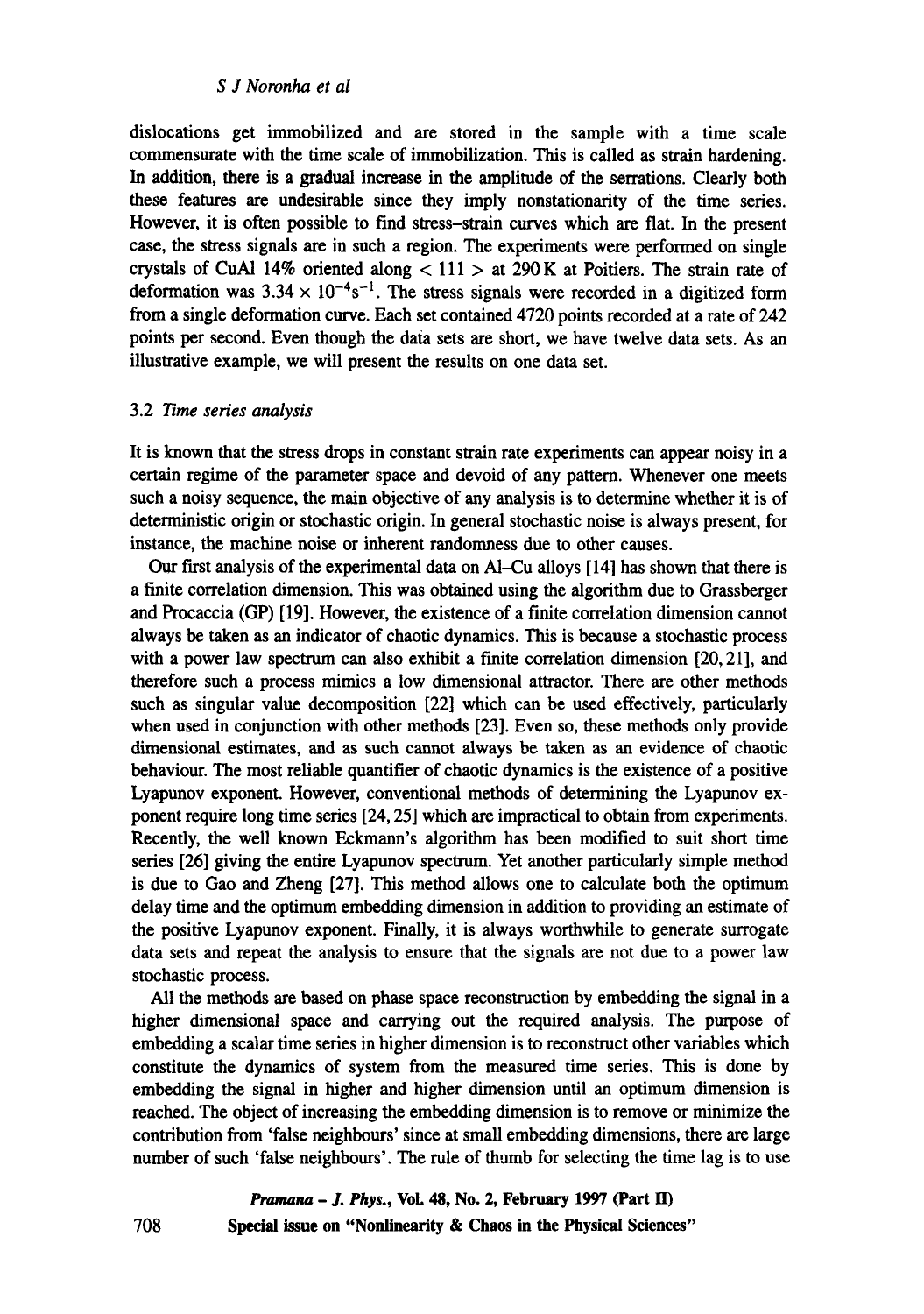*Chaos in jerky flow* 



**Figure 1.**  A typical stress-time plot for AICu alloy.

the value of the time at which the correlation function falls to  $1/e$  of the initial value. Some use a value of the first zero crossing time. Thus, there is some arbitrariness in estimating the optimal time delay. The method due to Gao and Zheng [27] allows one to determine the optimum value of the time lag as well as the embedding dimension (see below).

Consider a stress signals measured from a jerky flow normally sampled at regular intervals of time represented by  $\{\sigma_i = 1, \ldots, N\}$ . A typical stress-strain curve is shown in figure 1. The constructed d dimensional vector is  $\vec{\xi}_i = {\sigma_i, \sigma_{(i+\tau)}, \ldots, \sigma_{[i+(d-1)\tau]}}$ , where  $\tau$  is some fixed time interval used as a delay. Noise present in the signal can be 'cured' by using singular value decomposition technique. In this method, the  $(d \times N)$  trajectory matrix A

$$
A^t = \{\vec{\xi}_1, \vec{\xi}_2, \dots, \vec{\xi}_N\}
$$
 (5)

is rotated onto the basis of its principal vectors. The  $d$  principal values of the matrix  $A$ (ie., the eigenvalues of the covariance matrix *AtA) are* positive. Eigenvalues are conventionally ordered in a decreasing order. If some of the principal values say,  $(q + 1, \ldots, d)$ are zero, then, it is clear that the trajectory remains confined to the subspace spanned by the basis  $(1, \ldots, q)$ . In practice the presence of noise prevents these eigenvalues from taking zero value exactly. However, there may be a set of eigenvalues which are small compared to the largest one. Then, an estimate of the embedding dimension is obtained by the sharp decrease in the eigenvalue to a certain low level It is possible then to obtain the cured trajectory matrix by retaining only the first  $q$  components and back rotating these components. Often, this method is used as a noise reduction technique.

The correlation integral  $C(r)$  is calculated by

$$
C(r) = \frac{1}{N_p} \sum_{i,j} H(r - |\vec{\xi}_i - \vec{\xi}_j|)
$$
 (6)

where  $H(\cdot)$  is the Heaviside step function and  $N_p$  is the number of pairs of the embedding vectors  $(\vec{\xi}_i, \vec{\xi}_j)$  whose distance is less than r. These vectors' may refer to either the d dimensional vectors obtained directly from the time series or to the d dimensional vectors

> *Pramana - J. Phys.,* **Vol. 48, No. 2, February 1997 (Part ID Special issue on "Nonlinearity & Chaos in the Physical Sciences"** 709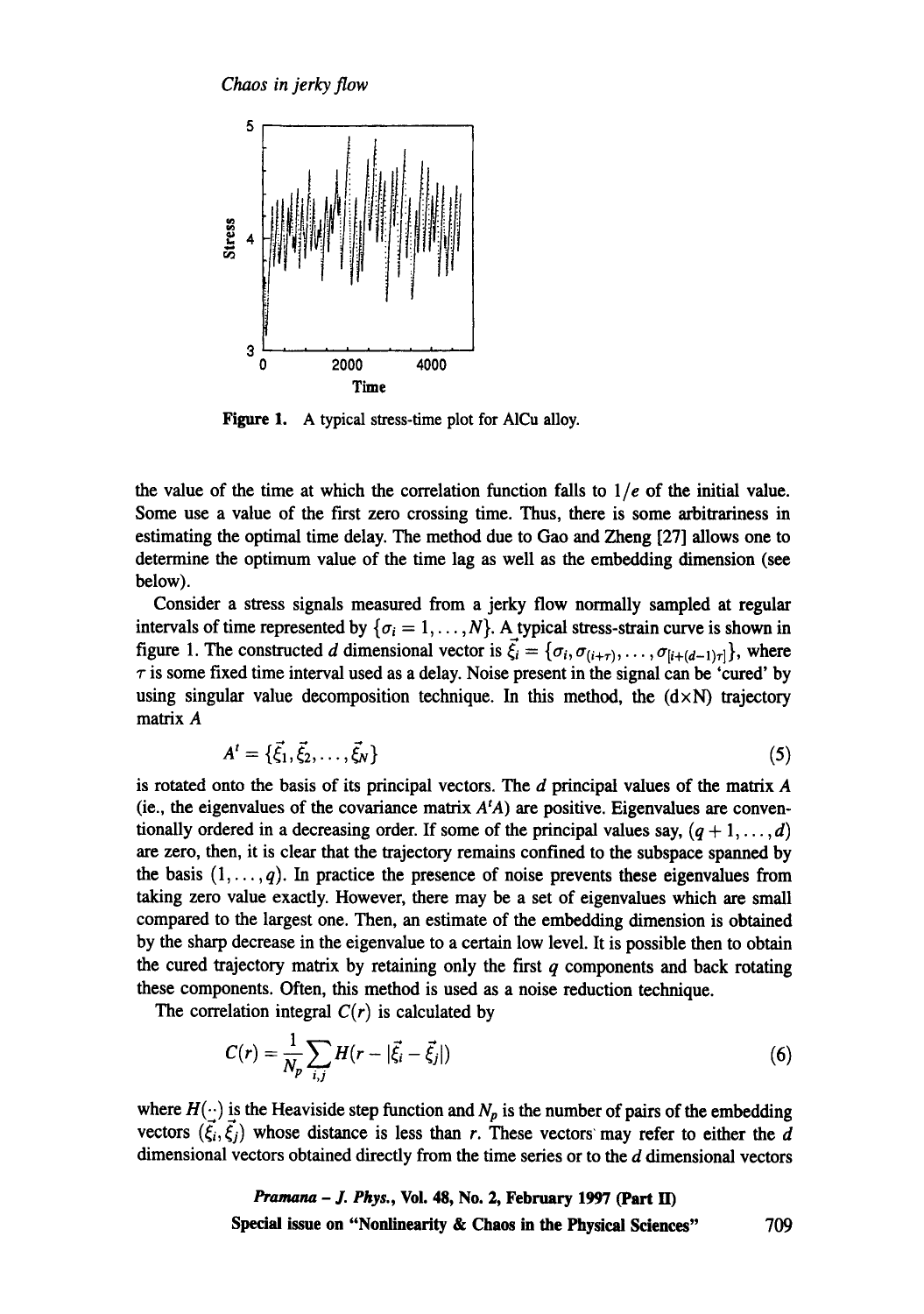obtained by back rotating the first  $p$  principal components. We still need to identify the optimal delay time. This can be done using the following method.

In a chaotic time series, points on two neighbouring trajectories diverge exponentially in time. This divergence can be measured by calculating the distance between them at  $t = 0$ and at a later time after  $k$  time steps. In a short time the difference vector corresponding to the two points aligns itself in the direction of maximum stretching. Consider two vectors  $\xi_i$ and  $\vec{\xi}_j$  in d dimension. Let  $d_{i,j}(k) = \|\vec{\xi}_{i+k} - \vec{\xi}_{j+k}\|$ , where  $\|\cdot\|$  is the Euclidean distance between the two vectors at time k between  $\vec{\xi}_i$  and  $\vec{\xi}_j$ . Let  $d_{i,j}(0)$  be the initial distance. Since for a chaotic system,  $d_{i,j}(k)$  should be larger than  $d_{i,j}(0)$ , a measure of the divergence is the time dependent Lyapunov exponent  $\Lambda(k, d, \tau) = \langle \ln |d_{i,j}(k, z)/d_{i,j}(0)| \rangle$ , where  $\langle \cdot \cdot \rangle$  refers to the average over all pairs of points for which  $d_{i,j}(0)$  is less than a chosen  $d_0$ . Another quantity is  $\Lambda_+(k, d, \tau)$  where the average is limited to those pairs of points for which  $(d_{i,j}(k)/d_{i,j}(0)) > 1$ . An appropriate window  $t_w = (d-1)\tau$  is imposed such that points on the same orbit satisfying  $|i - j| > t_w$  are discarded. The optimal time lag is found by looking for the minima in the plots of  $\Lambda(\tau, d, k)$  vs  $\tau$  and  $\Lambda_+(\tau, d, k)$  vs  $\tau$ for various values of the embedding dimension. The optimum embedding dimension can also be determined by looking for minimal changes in  $\Lambda(\tau, k, d)$  versus  $\tau$  as d is increased around the minimum of the curve. In addition, the divergence plots of  $\ln [d_{i,j}(k)/d_{i,j}(0)]$  vs  $\ln$   $[d_i, j(0)]$  do not change much as we increase the embedding dimension beyond a certain dimension which is identified as the optimal embedding dimension.

Since the time series is short, the calculation of the entire Lyapunov spectrum is limited to a few embedding dimensions  $(d < 5)$ . This method is a modification of the algorithm due to Eckmann *et al* [25]. It relies on the construction of a sequence of  $(d_M, d_M)$  matrices  $T_i$ ,  $(d_M \le d)$  which map the difference vector  $\vec{\xi}_i - \vec{\xi}_j$  to  $\vec{\xi}_{i+k} - \vec{\xi}_{j+k}$  and successively reorthogonalize  $T_i$  using the standard  $Q_iR_i$  decomposition.  $(Q_i$  is an orthogonal matrix and  $R_i$  is an upper triangle matrix with positive diagonal elements.) Then the Lyapunov exponent is given by

$$
\lambda_l = \frac{1}{kp\Delta t} \sum_{j=0}^{p-1} \ln(R_j)_{ll}, \quad l = 1, 2, ..., d
$$
 (7)

where p is the number of available matrices and k is the propagation time in units of  $\Delta t$ which is the time step. The modification effected in this method is to choose all orbits in a shell rather than a sphere so that the effect of randomness is eliminated. The time lag used in this algorithm is the value where the correlation function falls to  $1/e$  of the initial value or an optimum choice determined by another method.

Finally, one method of determining if the signals are due to a stochastic process with a power law spectrum is to construct surrogate data sets and repeat the analysis. Surrogate data sets can be generated in a number of ways [21]. One simple way is to take the Fourier transform of the signals randomize their phases and Fourier invert it. If the surrogate data sets do not show a finite correlation dimension or a positive Lyapunov exponent, while the original data sets exhibit both, this is taken as a confirmation that the data is due to a low dimensional attractor.

All the algorithms have been checked against standard benchmark cases such as Rossler and Lorenz attractor; good agreement with the known values in the literature has been obtained.

*Pranmna - J. Phys.,* **Vol. 48, No. 2, February 1997 (Part 11) Special issue on "Nonlinearity & Chaos in the Physical Sciences"** 

710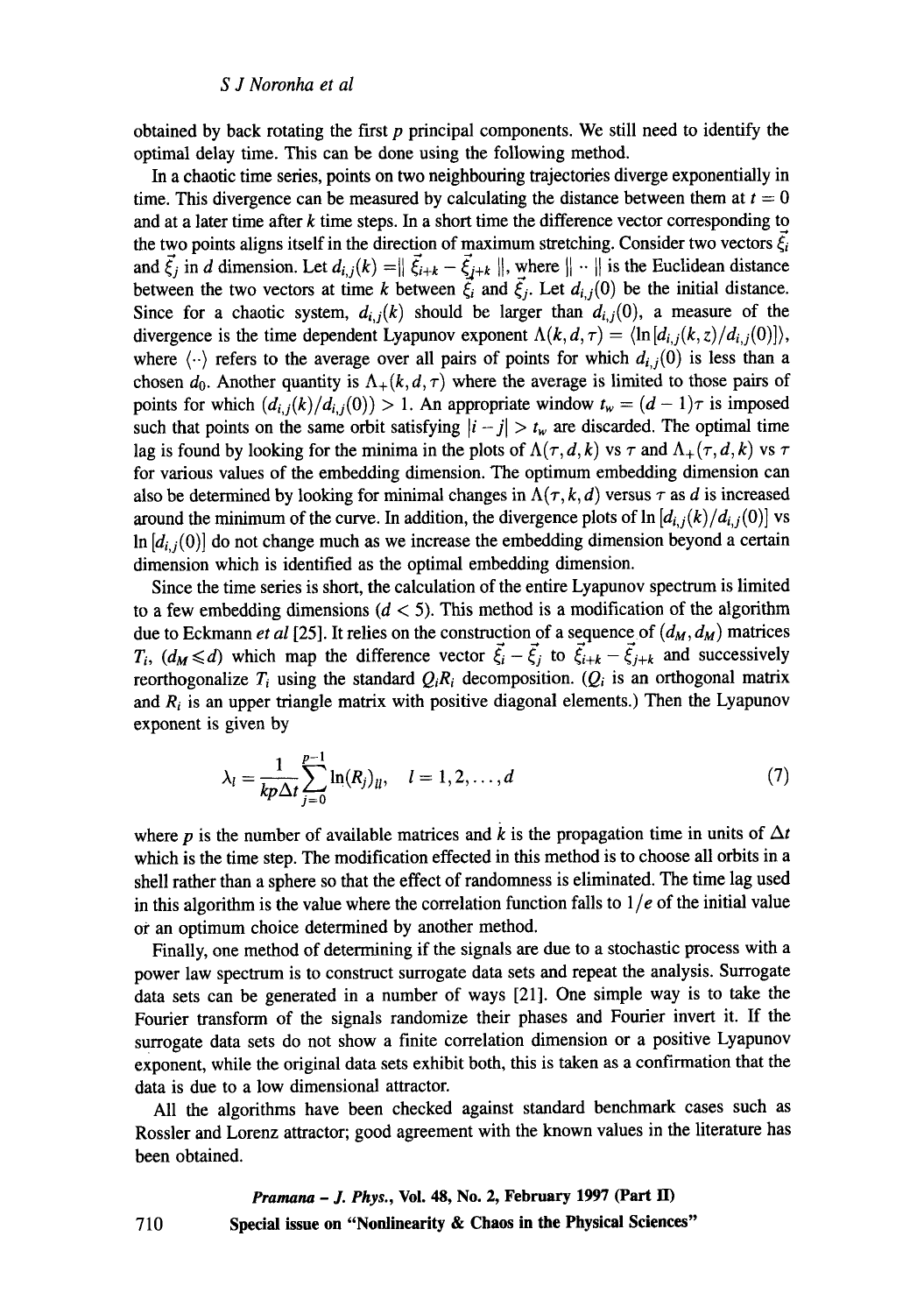

**Figure 2.** A plot of  $\Lambda(k, \tau)$  vs  $\tau$  for various values of k for the Rossler attractor.



**Figure 3a,b.** A plot of  $\Lambda(\tau)$  and  $\Lambda_+(\tau)$  vs  $\tau$  for  $k = 20$  for various values of d.

### **3.3** *Analysis of experimental signals*

**In the method due to Gao and Zheng, the choice of an appropriate value of k is not specified. Generally, it is so chosen that it reflects a reasonable extent of divergence and is taken to be of the order of the correlation time. However, often one finds that the**  minima in  $\Lambda(\tau, k, d)$  vs  $\tau$  coincides with the value of k chosen and therefore gives a **spurious optimal lag time. We found that it is possible to estimate the correct value k by**  plotting  $\Lambda(\tau)$  vs  $\tau$  for various values of k. We find that the minima in  $\Lambda(\tau)$  vs  $\tau$  for **various values of k initially increases as k is increased and then decreases going through a maximum. This maximum value is chosen to be the optimum value of k. A plot of**   $\Lambda(\tau, d, k)$  vs  $\tau$  for the Rössler attractor is shown in figure 2 for various values of k. The optimum k can be seen to be 9. We find that this value  $k_{opt}$  is independent of the choice of  $d_0$ .

> *Pramana - J. Phys.,* **Voi. 48, No. 2, February 1997 (Part H) Special issue on "Nonlinearity & Chaos in the Physical Sciences" 711**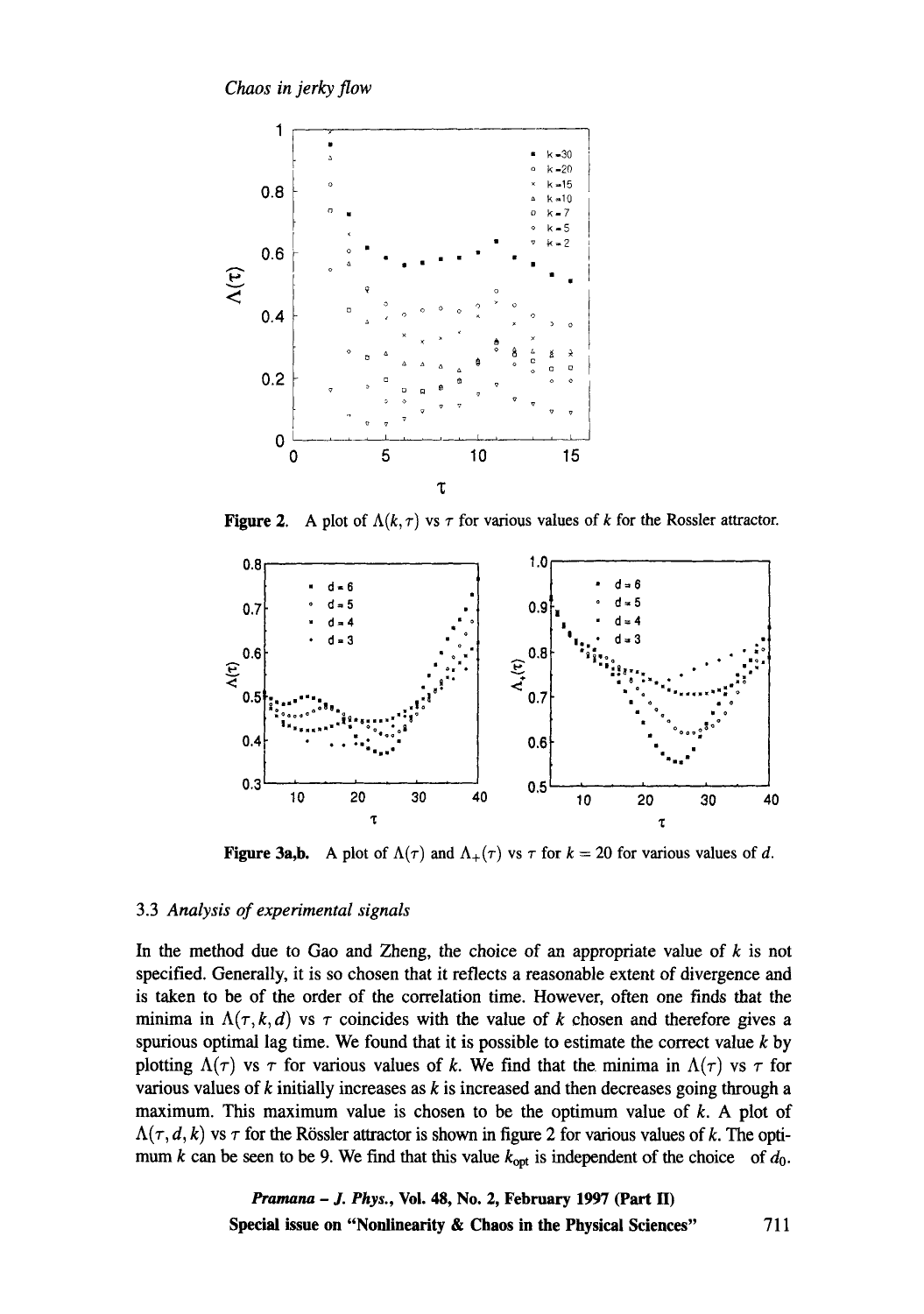

Figure 4. The local divergence plots with a window: (a)  $d = 4, \tau = 27$ , (b)  $d=5, \tau=27$ , (c)  $d=5, \tau=27$ , (d)  $d=5, \tau=27$  (without a window), (e)  $d = 6, \tau = 27,$  (f)  $d = 6, \tau = 37.$ 

Figures 3a-b show plots of  $\Lambda(\tau, d)$  and  $\Lambda_+(\tau, d)$  respectively for  $d = 4, 5$  and 6 for  $k = 20$  for one data set. When we increase the dimension form 4 to 6, we see that the curve corresponding to  $d = 5$  lies lower than  $d = 4$ , while  $d = 6$  does not change significantly from  $d = 5$ . This suggests that  $d = 5$  is the optimum dimension. Further, we also note that the minimum occurs around  $\tau = 27$ , corresponding to the optimal time lag. Figures 4a-f show the divergence plots for various embedding dimensions and delay times. It is clear that as we approach the optimal  $d$ , the divergence plots become most compact. Thus, the optimal embedding dimension appears to be  $d = 5$ . Nonoptimal

712 *Pramana - J. Phys.,* **Vol. 48, No. 2, February 1997 (Part II) Special issue on "Nonlinearity & Chaos in the Physical Sciences"**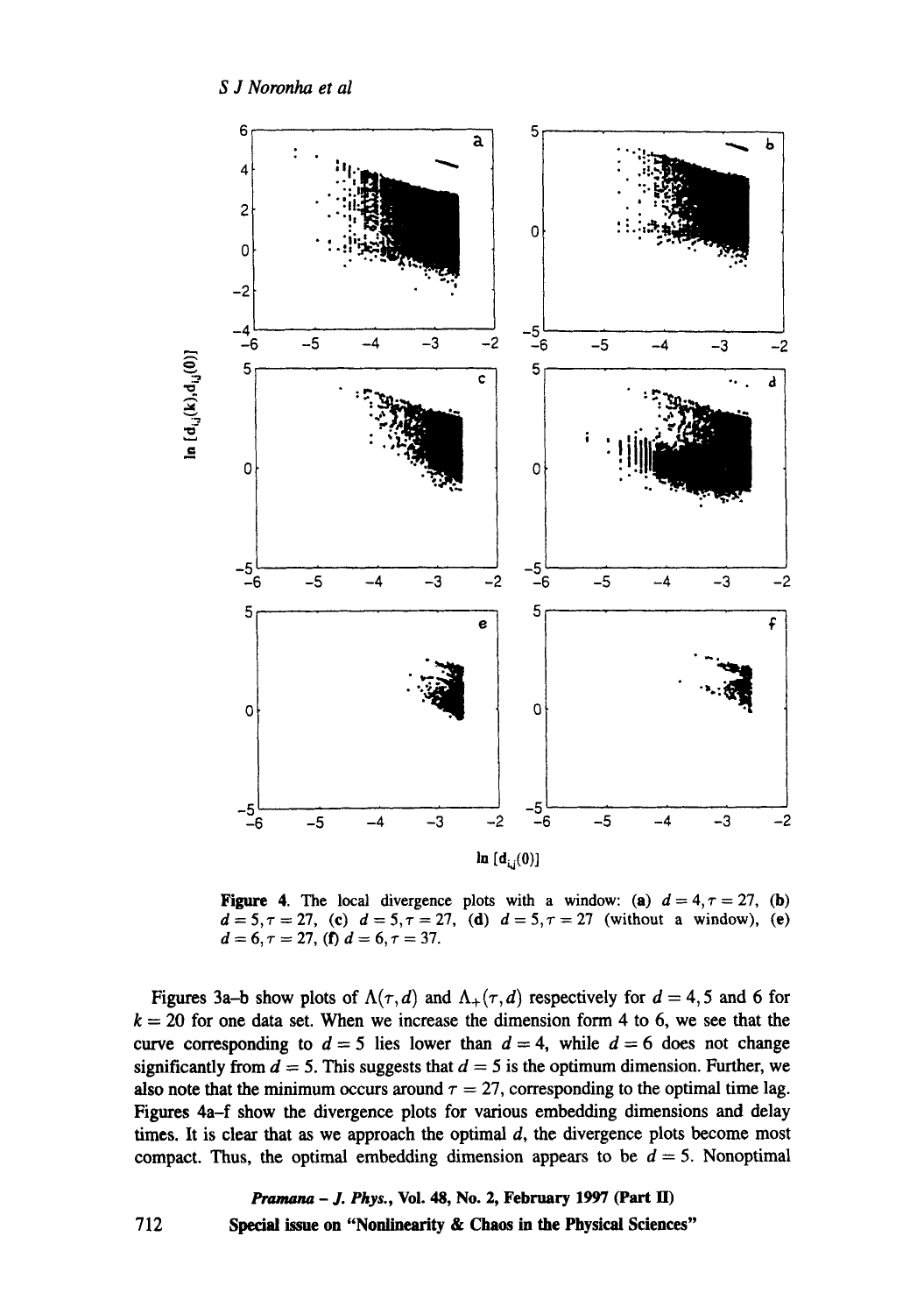

**Figure 5.** A plot of  $\Lambda(k)$  vs k corresponding to two different sets of d and  $\tau$ .



**Figure 6.** Plot of the correlation integral for different d for  $\tau_{opt} = 27$ .

values of the time lag  $\tau$  can be seen to give rise to excess positive excursions over the optimal value. This can be seen from figure 4f shown for  $d = 6$  and  $\tau = 37$ . Note that most of the values are positive even though the plot appears quite compact. Using the value of the optimal time delay, we calculate the time dependent Lyapunov exponent  $\Lambda(\tau, k, d)$ . This is shown in figure 5 for  $d = 5$  and 6. We note that the curve corresponding to  $d = 5$  is slightly more linear and has a small positive intercept. The value of the Lyapunov exponent obtained from this plot is 1.4. Having obtained the optimal time delay, we can use this to compute the correlation dimension for this data using the G-P algorithm. This is shown in figure 6. It is clear that even for very small embedding dimension of 5 there is a saturation effect of the slope. Note the dashed straight lines drawn for  $d = 4$  and 5 are parallel implying the convergence in the slope. The slope thus obtained is 2.1. It may be worthwhile to point out that the shrinking of the scaling regime starts at fairly small values of r for  $d = 6$ . Beyond this embedding dimension we find that the scaling regime becomes very small. This behaviour is common to short time series. The saturation of the slope for such a low embedding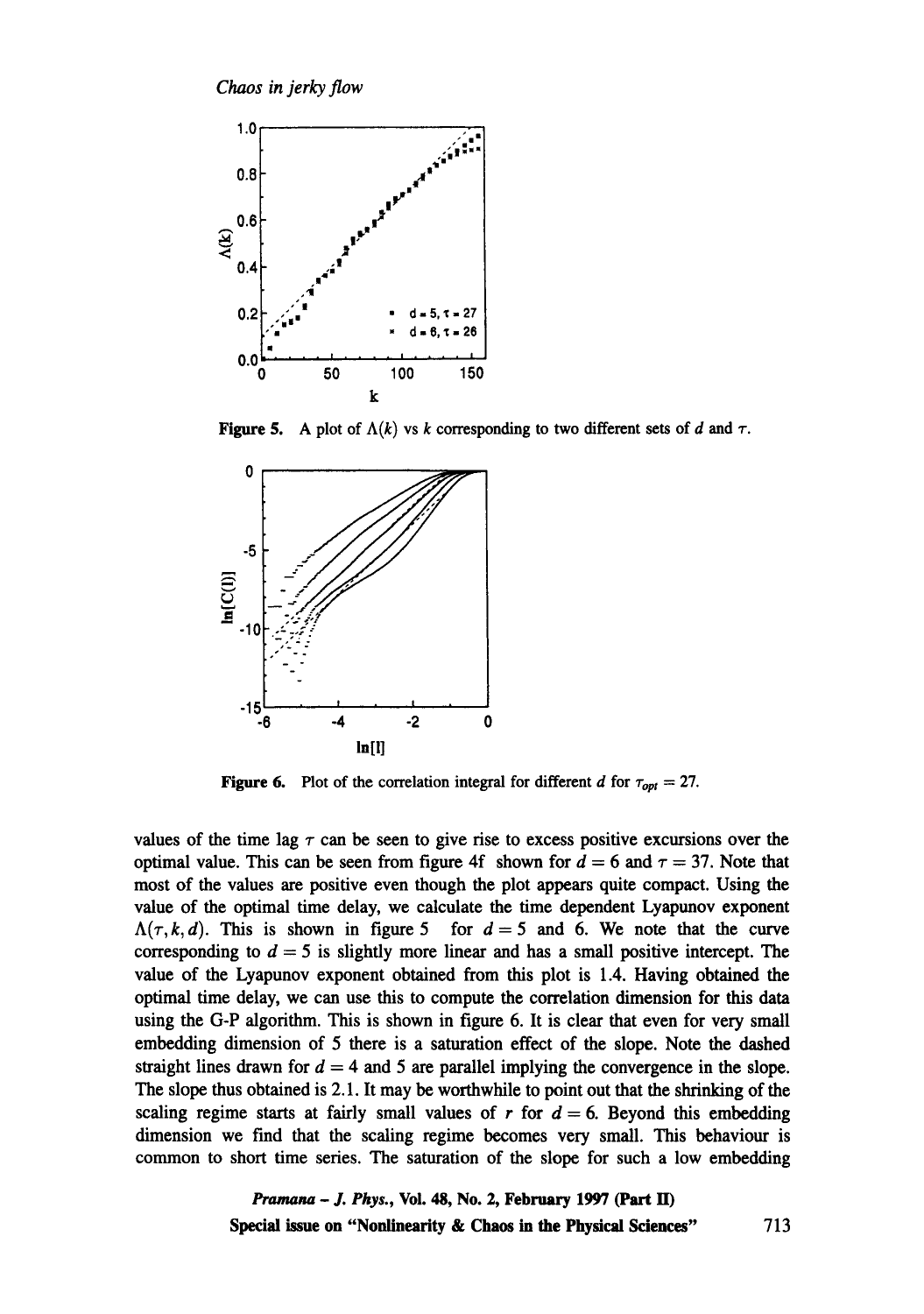

**Figure 7.** A plot of  $\Lambda(\tau, k, d)$  vs k for optimum  $\tau$  for various values of  $d_0$  for the Rossler attractor.

dimension must be contrasted with the high embedding dimension required for a similar saturation in our earlier calculation where a much shorter time lag was employed. This can be clearly attributed to the small delay time that was used in our previous calculation [14] since it is the total window length  $t_w$  that remains constant.

It is worthwhile to comment here on the actual values of the Lyapunov exponent obtained by this method. We found that the Lyapunov exponent depends on the value of  $d_0$  chosen. Using large values of  $d_0$  gives smaller values of the exponent, since the number of points contributing to the average is large, and often, is not a true indicator of the divergence. On the other hand, if too few points are included (ie.,  $d_0$  is small) then the statistics gets poor as is the case for  $d_0 = 0.05\%$  of the attractor. Indeed, the extent of linearity appears to be less when  $d_0$  is large and it improves as  $d_0$  is reduced. It appears to break down for small values. Thus a choice of a few percent appears to be reasonable. This is shown in figure 7 for the case of the Rossler attractor. The value of the Lyapunov exponent obtained by this method is a lower bound to that obtained via calculations (which give the largest exponent [24] or the entire spectrum), since in the present method the average is over all possible values including the contracting directions. Even so, we feel that fixing an appropriate value of this parameter in a way that gives a correct value of the Lyapunov exponent for the experimental signals is not easy due to the presence of noise and therefore, the actual value cannot be taken seriously. However, it must be emphasized that the Lyapunov exponent is positive. This is an adequate criterion for the time series to be chaotic.

The singular value decomposition technique has been used to analyse the data as well. The spectrum for various values of window length  $t_w$  is shown in figure 8. It is clear that there is a sharp drop in the relative magnitude of the eigenvalues. Indeed, the maximum fall is at the second component. The changes there after are not so large. This shows that the number of degrees of freedom is of the order of two or three, consistent with the value

*Pramana - J. Phys.,* **Vol. 48, No. 2, February 1997 (Part H) Special issue on "Nonlinearity & Chaos in the Physical Sciences"** 

714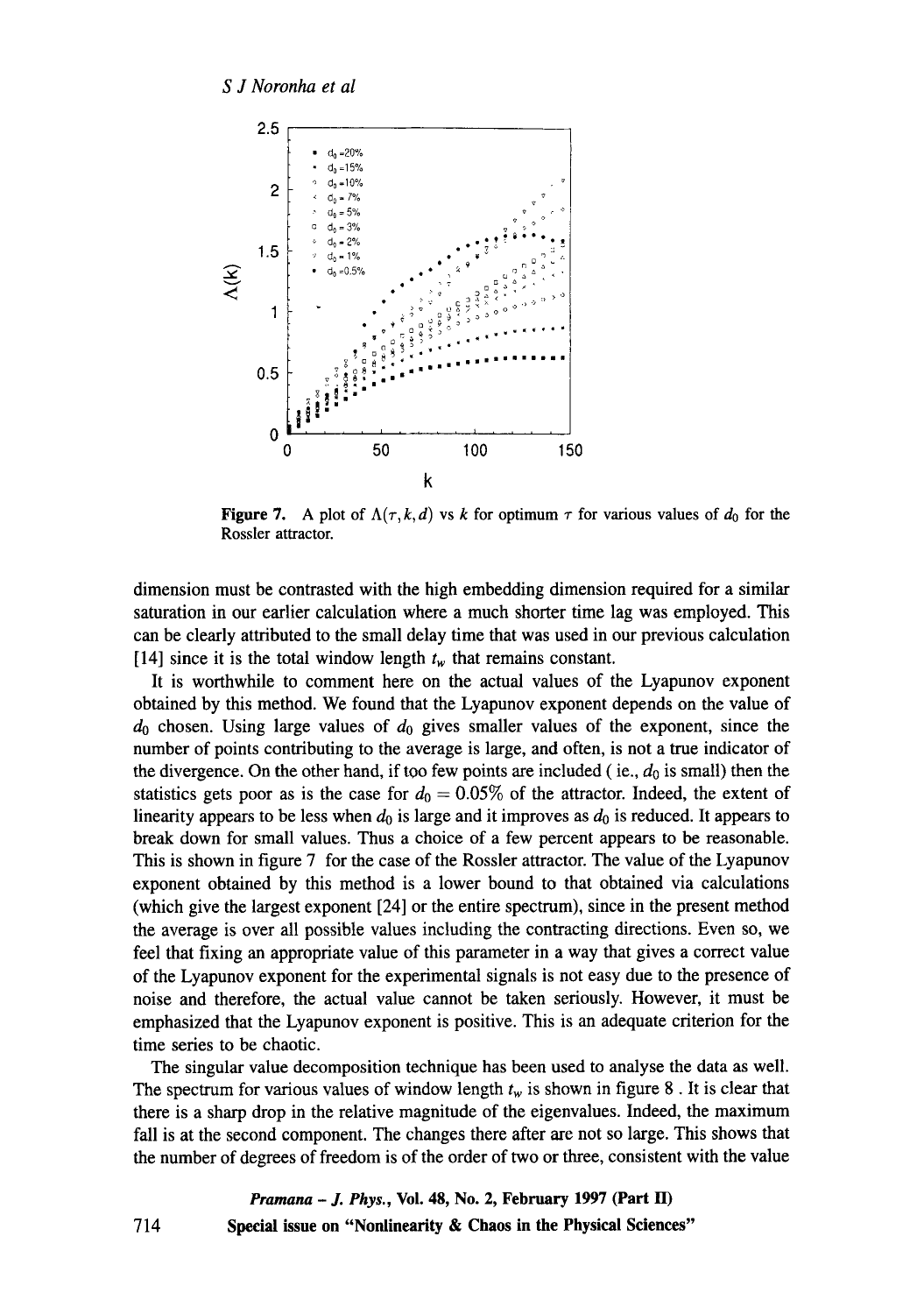

A plot of the singular value spectrum for various values of window length. **Figure 8.** 



Figure 9. A plot of slope of the correlation integral for various values of window length retaining only the first two principal components.

obtained from calculation of the correlation dimension. As an illustration of the method, we can estimate the correlation dimension on the cured time series obtained by back rotating by keeping only the first few components. Figure 9 shows the result obtained by keeping only two components. The convergence of the slope is clearly around 2. General

> *Pramana - J. Phys.,* **Vol. 48, No. 2, February 1997 (Part H) Special issue on "Nonlinearity & Chaos in the Physical Sciences"** 715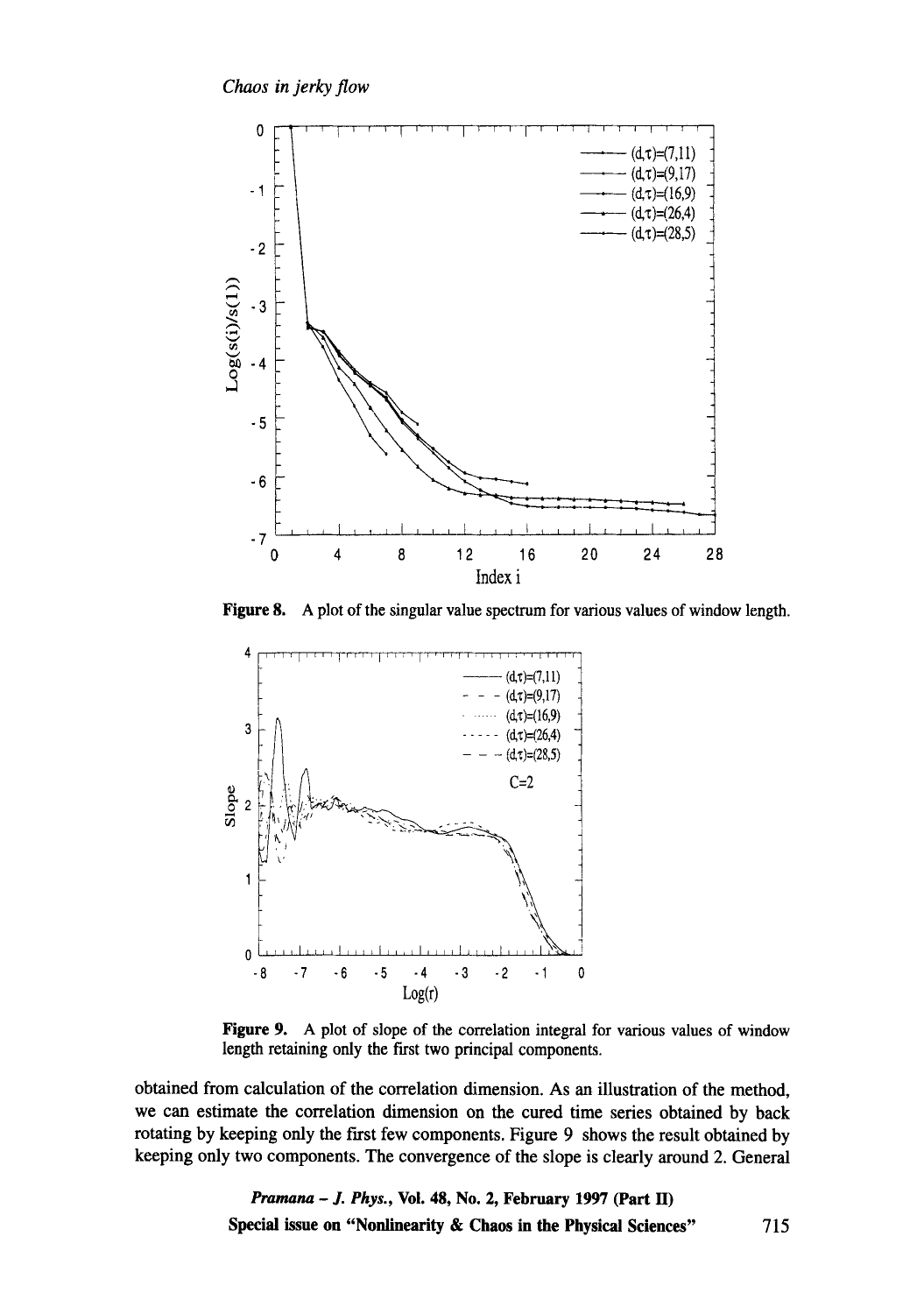

**Figure 10.** A plot of the Lyapunov spectrum as a function of time for  $d = 3$  for the original data.

features are not altered if more components are included, since the correlation dimension when all the components are considered is  $2.1$  as seen from figure 6.

The spectrum of Lyapunov exponents have been calculated using a delay time of  $\tau = 27$  for the first few embedding dimensions. From  $d = 3$ , we find a positive exponent. A plot of the Lyapunov spectrum as a function of time (in units of  $\Delta t$ ) is shown for  $d = 3$ in figure 10. The value of the largest, the smallest and the zero exponent remains roughly the same from  $d = 3$  up to  $d = 5$ . However, there is an additional positive Lyapunov exponent seen for  $d = 5$  which is spurious. This statement is based on calculations carried out on standard models like the Lorenz and the Rossler attractor. In these two cases, we find that at  $d = 5$ , there is an additional spurious positive eigenvalue. This is due to the fact that we need at least 10000 points for  $d = 5$ .

Finally, we have generated six surrogate data files. We have calculated both the correlation dimension and the Lyapunov spectrum. We find no saturation in the slope of the scaling regime in any of the six surrogate data sets. Further, we do not see any positive Lyapunov exponent for dimensions up to  $d = 5$  for any of the six surrogate files. This clearly shows that the underlying dynamics of the original data is due to a low dimensional attractor.

### **4. Discussion and conclusions**

716

Using a combination of several methods we have analysed time series obtained from experiments on A1Cu alloys. The singular value decomposition method clearly shows that the orbit is confined mostly to a few dimensions. We have used a method due to Gao and Zheng to obtain the optimum time delay and the optimum embedding dimension. Since the method gives positive values for the Lyapunov exponent, one can confidently say that the jerky flow is chaotic. In addition, using the optimum value of the time lag, we have

*Pramana - J. Phys., Vol. 48, No. 2, February 1997 (Part II)* **Special issue on "Nonlinearity & Chaos in the Physical Sciences"**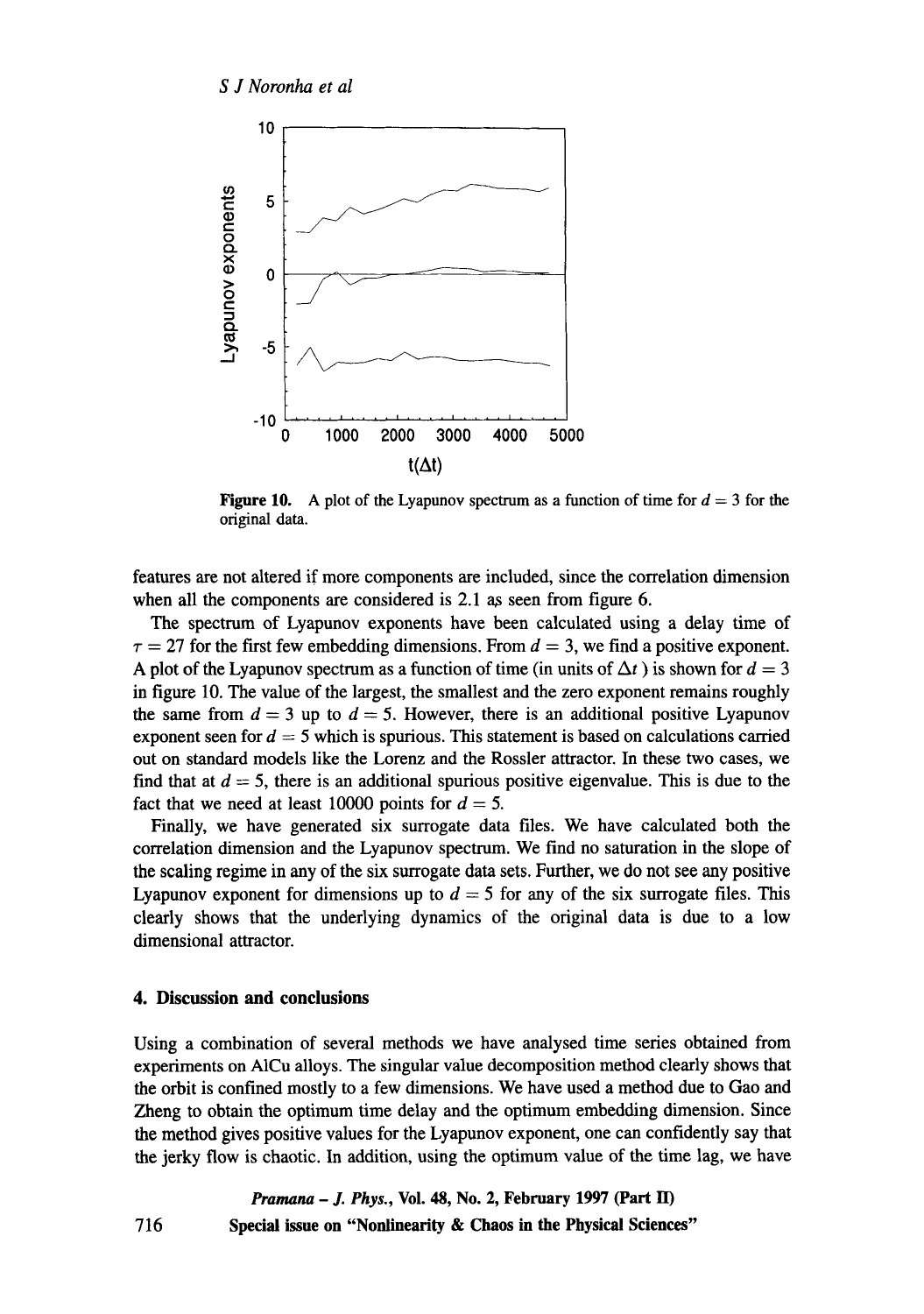*Chaos in jerky flow* 

calculated the correlation dimension of value 2.1. We also have calculated the spectrum of Lyapunov exponents by a method suited for short time series. There is one positive Lyapunov exponent of magnitude  $\sim$  4. We have further carried out a surrogate analysis to show that the time series is due to a low dimensional chaotic attractor. These calculations confirm the theoretical prediction that jerky flow could be chaotic. Further, the analysis shows the optimum embedding dimension for the time series to be  $d_{opt} = 5$ . This is also consistent with the correlation dimension 2.1 obtained by using optimal time delay of  $\tau_{opt} = 26$ . In conclusion, the important prediction, namely, the existence of chaotic flow *in the PLC effect is confirmed. This verification strongly suggests the inherent correctness of the basis of the theory, namely, that the dynamical origin of the PLC effect is the nonlinear interaction between the participating defects. Further, the optimum embedding dimension being 5 tells us that we need only five degrees of freedom to describe the dynamics of jerky flow.* We recall that we had only four degrees of freedom since the variable corresponding to the concentration of solute atoms was deliberately suppressed in the original formulation of the model for the sake of simplicity. Lastly, it may be recalled that the phenomenon is spatially inhomogeneous which implies infinite degrees of freedom. Thus, these few degrees of freedom must correspond to the collective behaviour of dislocations and other defects. This fact gives a clue as to why this theory works so well in spite of the fact that it ignores the spatially inhomogeneous aspect which is thought to be so crucial for a proper description of the phenomenon.

## **Acknowledgement**

This work is partly supported by IFCPAR Grant No. 1108-1. One of the authors (GA) wishes to acknowledge the support from IUFM de Lorraine and the Univeristé of Metz. The authors are thankful to the Poitier's group for supplying the data.

#### **References**

- [1] B J Brindley and P J Worthington, *Metal. Rev.* 145, 101 (1970)
- [2] A H Cottrell, *Phil Mag. 44,* 829 (1953)
- [3] G Ananthakrishna and D Sahoo, J. *Phys.* D14, 2091 (1981)
- [4] M C Valsakumar and G Ananthakrishna, *J. Phys.* D16,1055 (1983)
- [5] G Ananthakrishna and M C Valsakumar, *J. Phys.* D15, L171 (1982)
- [6] L P Kubin and Y Estrin, *Acta Metall.* 33, 397 (1985)
- [7] L P Kubin and Y Estrin, *Acta Metall.* 38, 697 (1990) Y Estrin and L P Kubin, *J. Mech. Behavior of Materials* 2, 255 (1989)
- [8] Viewpoint Set on Propagative Instabilities, *Scripta Metall. Mater* 29, 1147 (1993)
- [9] V Jeanclaude, C Fressengeas and L P Kubin, *Non Linear Phenomena in Materials Science II: Solid State Phenomena,* Vol 23-24, ( Switzerland: Trans Tech Publications 1992) pp. 403.
- [10] G Ananthakrishna and M C Valsakumar, *Phys. Lett.* A95, 69 (1983)
- [11] T M John and G Ananthakrishna in *Directions in Chaos* Ed. Hao Bai-Lin, (Singapore: World Scientific 1990), pp 133
- [12] G Ananthakrishna in *Non Linear Phenomena in Materials Science 11: Solid State Phenomena,*  Vol 23-24, (Switzerland: Trans Tech Publishers 1992) pp. 417
- [13] G Ananthakrishna, *Script. Met.* 29, 1183 (1993)
- [14] G Ananthakrisbna, C Fressengeas, M Grosbras, J Vergnol, C Engelke, J Plessing, H Neuh~iuser, E Bouchaud, J Plan6s and L P Kubin, *Scripta Metall. Mater* 32, 1731 (1995)

*Pramana - J. Phys.,* **Vol. 48, No. 2, February 1997 (Part H)** 

**Special issue on "Nonlinearity & Chaos in the Physical Sciences"** 717